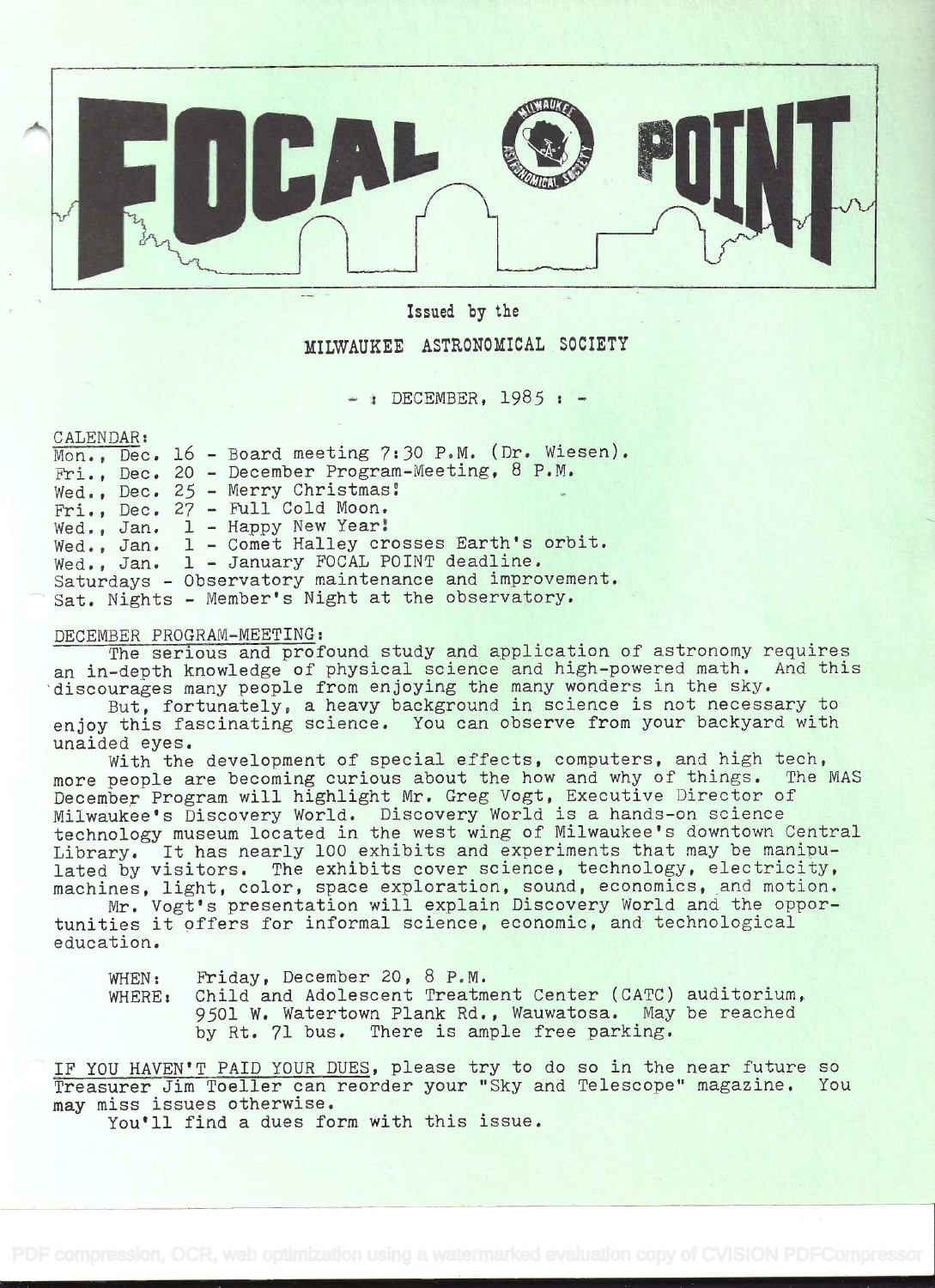COMET HALLEY UPDATE: On Tuesday, November 26, at 10:39 P.M. CST, Comet Halley came within about 57,566,500 miles of Earth, its closest approach to Earth as it speeds towards the sun. It will cross Earth's orbit on New Year's Day.

Very sizeable crowds of interested comet seekers showed up at the lake front Gun Club grounds Sunday night, Nov. 17 and at Whitnall Park, Fri. Dec. 6. Everyone present had a chance to see the comet as a dim, fuzzy tuft of ice and gas on about the only decent nights, weatherwise, we had in<br>quite a while. Thank you, Mr. Halley. Dan Koehler gave the MAS some good Thank you, Mr. Halley. Dan Koehler gave the MAS some good publicity in his interviews with the very cooperative local TV stations.

William Thomas, MATC astronomy instructor, says the best times to see Comet Halley in Wisconsin are Dec. 1-15 this year, and Jan. 1-25, March 8-21, and April 2-13 next year. More advice - use a binocular -  $7x50$ preferred. If you use a 'scope, use your lowest power eyepiece.

According to Jack Horkenheimer, Executive Director of Miami's Transit Planetarium, south Florida from Miami to the keys will offer the best viewing in continental United States. March and April should be the best viewing months. Call the greater Miami and Beaches Tourism Council at (305) 673-7070 for comet viewing information.

The Dec., 1985 "Sky and Telescope" shows Comet Halley's route from Dec. to mid-January on page 551. Dec., 1985 "Astronomy" shows the comet's path from the end of Dec. through January on pages 32-33.

An excellent booklet, "Mr. Halley's Comet," is available from the MAS for \$1.00 (mailed for \$2.00 postpaid). Call Jim Toeller at  $352-7144$ .

COLD WEATHER OBSERVING TIPS: (Selected from an article by Donald Gallian in the Chicago AS "Observer").

Dress properly. You must keep your head warm with a wool hat or a hooded jacket or parka. Your body loses almost half of the heat it generates if your head is uncovered.

Regular shoes or boots are not warm enough. Best protection is a pair of "moon boots." Second best is a pair of boots with felt liners, but these are somewhat heavier.

Heavy mittens are the warmest, but you will not be able to change eyepieces or make small adjustments. Gloves offer dexterity, but they are not as warm.

Do not be fooled by warmer weather. Carry a warm hat and coat just in case the temperature drops. This also applies in summer.

Practice finding objects with your telescope at home if you plan to observe elsewhere. Make a list of everything you plan on taking. Don't leave a tripod leg at home.

Dew caps are MANDATORY for refractors or Schmidt-Cassegrain telescopes. You can make them. They should extend at least one tube diameter. A dew cap also prevents dew formation on the diagonal in a Newtonian. A car window defroster that runs on 12 volts from a car cigarette lighter will keep optics clear.

OBSERVATORY NEWS: Here is the big moment we've been waiting for: the 26" telescope building has been approved by the New Berlin building inspector!

We've come a long way since the groundbreaking ceremonies on National Astronomy Day, April 26, 1980. Now more attention can be focused on the telescope, which, while useable, needs some finishing touches.

The observatory facilities have been winterized and minor maintenance will continue, weather permitting. Please keep the washroom doors closed. One toilet has been lost owing to freezing. Furthermore, doors left open cause the heaters to run, resulting in an astronomical electric bill.

John Asztalos has built a hypersensitizing chamber. He will hypersensitize film for \$2 a roll. The money will be deposited in the Society treasury.

-2-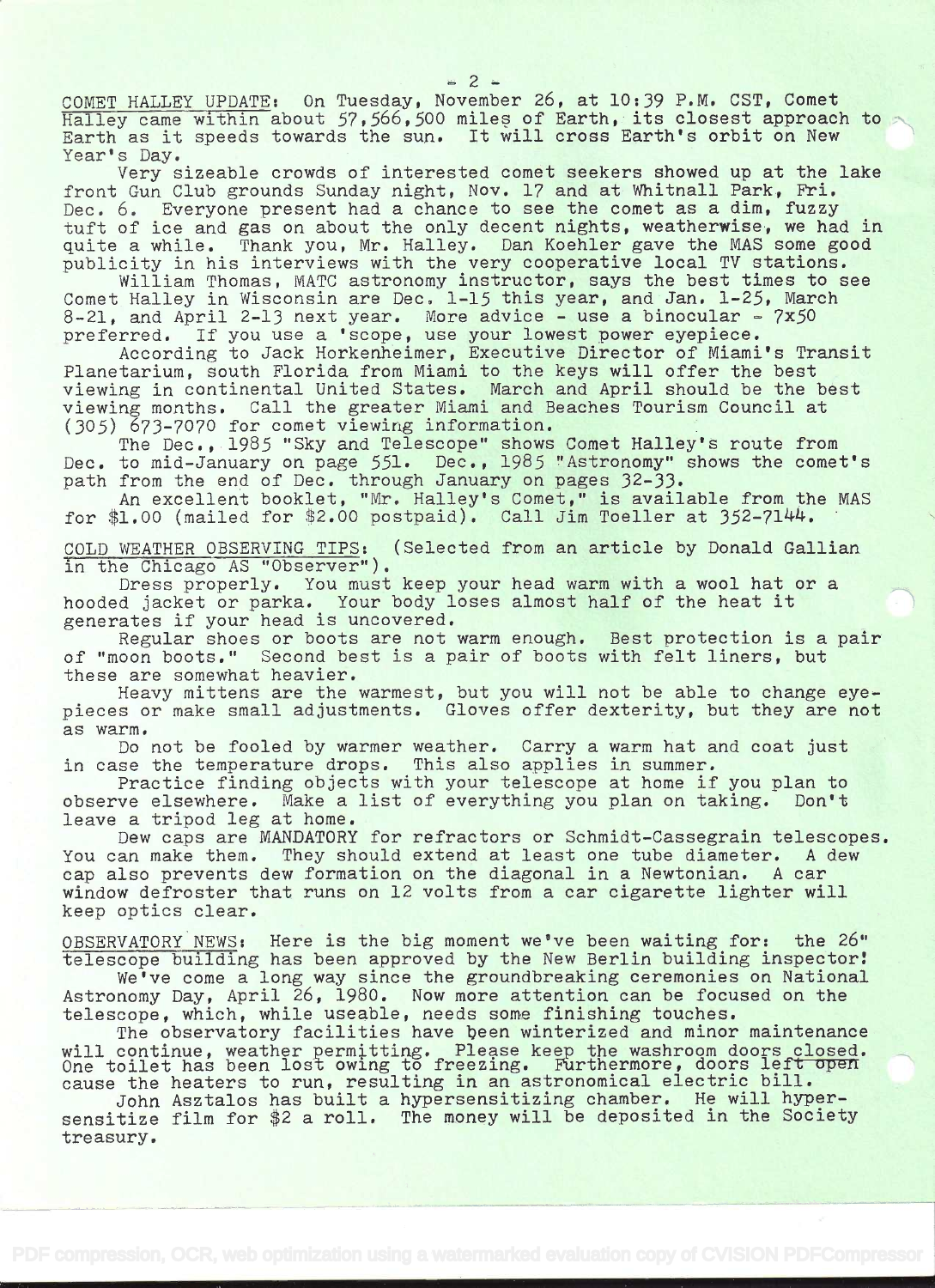TO BE INTRODUCED at the next meeting are new members George Ceolla, Brookfield (rejoined); David Eicher, Milwaukee (rejoined); Joseph and Christine Hynes, New Berlin; James Reich, Arlington Heights, Illinois; Cory Reinbold, Wales.

OUR NEW HISTORIAN is Sally-Jo Trummer who recently joined the Society. If you have any historical articles, pictures, or memorabilia pertaining to the MAS, forward them to her at 935 N. Greenfield Av., Waukesha, Wis. 53186 (549-1124).

 $-3-$ 

THANKS to member Tom Berken for auditing the Society's books.

A NOTE FROM LEE KEITH: I would like to thank John Asztalos, Terry Ross, Brian Cieslak, and Gerry Samolyk for helping me make last autumn's "Amateur Astronomer's Series" classes the most successful thus far. <sup>I</sup> could not have done it without them! I know that the people that attended the classes would like to thank them too for sharing their knowledge and expertise with them. These classes fulfill one of the Society's purposes, to "promote the study of astronomy."

For those who missed the classes, they will be repeated again next fall, along with the classes on astrophotography, comets, planets and variable stars. See you next fall!

MESSIER, HERSCHEL OBJECT SEARCH: Sixteen members are now working on Messier lists. Dale Tutkowski has done it twice. He has also recorded meteors and double stars. Dale used a 6" reflector and has received his third certificate.

MAS member R. Dennis Horvath holds certificate number 13 for having observed at least 4OO Herschel objects. He received recognition for the feat in May, 1984 and has since added another 152 Herschel objects.

Dennis made his observations through his home made 10" f/5.6 Dobsonian without setting circles as recommended by the Ancient City Astronomy Club of St. Augustine, Florida, who compiled the listing.

This is no small endeavor considering Herschel objects in general are more difficult to find than the Messier objects.

GRAZING OCCULTATION:<br>NIGHT OF MAG. TIME NIGHT OF MAG. TIME  $\frac{m}{6.0}$  TIME  $\frac{35}{35}$  CUSP ANGLE  $7:15 p.m.$ This graze is rated favorable. For details call Virgil Tangney  $(327 - 7976)$ .

THE BOARD OF DIRECTORS will meet Monday, December 16, 7:30 p.m., at the home of Dr. Richard Wiesen, 4305 Cherokee Dr., Brookfield.

| METEOR SHOWER                                                          |  |  |                                          |    | PEAK DATE, TIME, AND RADIANT DIR. MOON AGE PEAK RATE/HR. |  |  |  |  |  |  |
|------------------------------------------------------------------------|--|--|------------------------------------------|----|----------------------------------------------------------|--|--|--|--|--|--|
| Geminids                                                               |  |  | Fri., Dec. 13, 1 A.M., from South        | 2d | $50 - 80$                                                |  |  |  |  |  |  |
| Ursids                                                                 |  |  | Sun., Dec. $22$ , 4 A.M., from North 11d |    | $10 - 15$                                                |  |  |  |  |  |  |
| Quadrantids Sat., Jan. 4, 4 A.M., from North 24d                       |  |  |                                          |    | $40 - 150$                                               |  |  |  |  |  |  |
| Best viewing is between midnight and dawn. Peak rate may occur         |  |  |                                          |    |                                                          |  |  |  |  |  |  |
| several days before or after maximum. On any normal night, an observer |  |  |                                          |    |                                                          |  |  |  |  |  |  |
| should see from 5 to 10 meteors per hour.                              |  |  |                                          |    |                                                          |  |  |  |  |  |  |